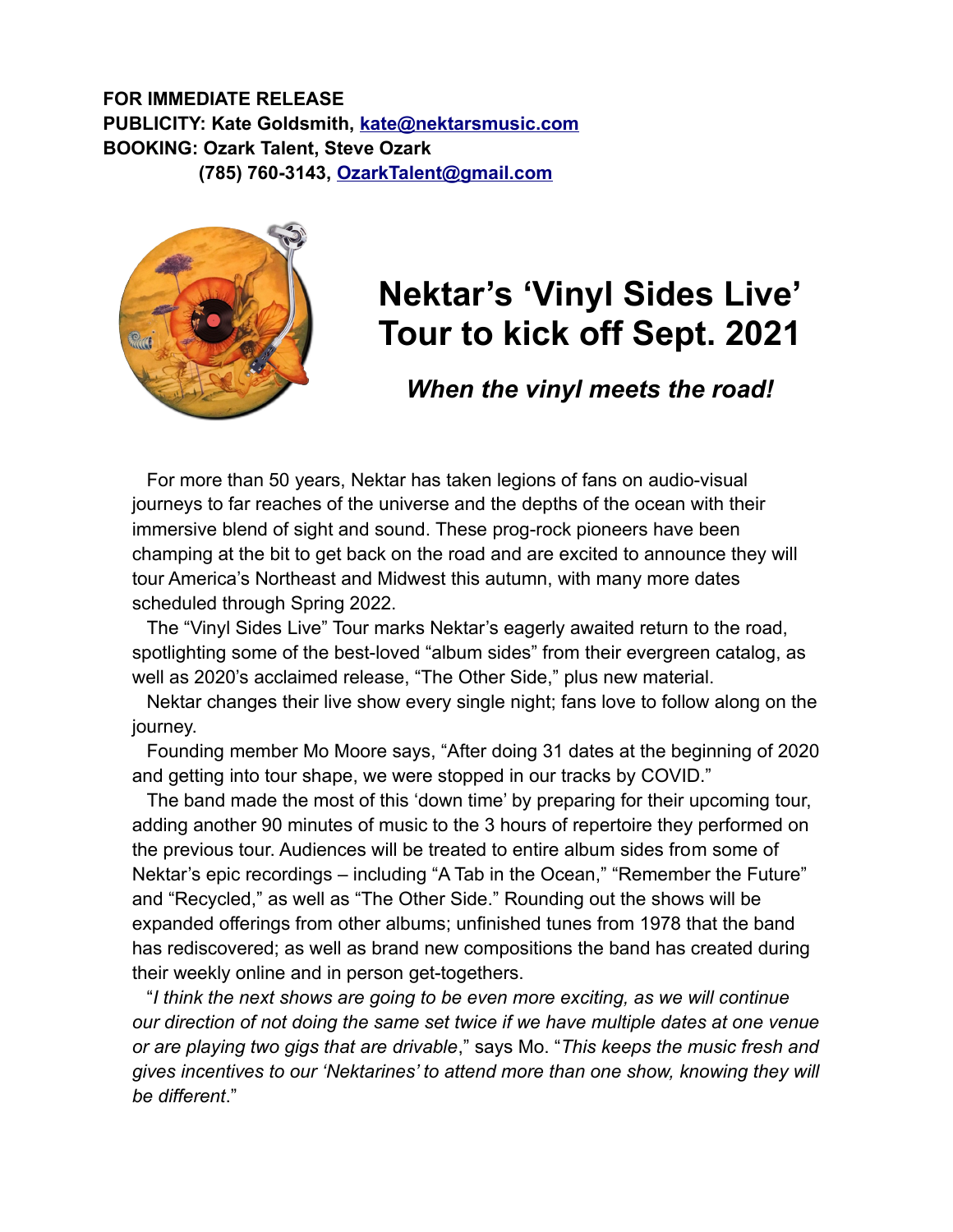Nektar has captured the imagination and admiration of listeners the world over with their multi-media concerts, melding a jam-band vibe with superb musicality and a visual cornucopia that perfectly complements the performance. A Nektar show is an unparalleled feast for the senses.

Formed in Germany in 1969 by British expats, Nektar soaked up the musical freedom they found in their new home, favoring extended compositions and concept albums over the constraints of pop. They were among the progenitors of the progressive rock movement of the 1970s as well as the jam-band scene that arose in the late 1990s. Their sound traveled well to the States, where they enjoyed Top 40 success with "A Tab in the Ocean" (1972) and "Remember the Future" (1973). Nearly 20 albums and a half-century later, the band's artistic and personal charisma has earned them masses of devoted fans, who have flocked to festivals such as NearFest and ProgStock, and venues like the Wildey Theatre (where they perform multi-night sold-out shows) to indulge their passion for the Nektar experience.

Currently, Nektar features three of the original members – Derek 'Mo' Moore (bass guitar, vocals), Ron Howden (drums, percussion, vocals) and Mick Brockett (visual environment). Ryche Chlanda (guitar, vocals) and Randy Dembo (bass guitar, bass pedals, 12-string guitar, vocals) are alums of previous Nektar incarnations. World-class multi-instrumentalist Kendall Scott completes the lineup on keyboards; his performance credits include Project/Object and Ryche Chlanda's Flying Dreams. They will be joined onstage by Maryann Castello on backing vocals, and Maryann will also oversee merchandise sales and VIP events.

"The Other Side" has been hailed as "an epic concept album" and "the best recording by Nektar since 'Recycled.'"

"*The whole album is a love song*," says Mo.

It's also a memorial to friends the band has lost, including fellow founding member Roye Albrighton, who passed in 2016, and their long-time sound mixer Vinny Schmid.

Mick Brockett, whose visuals are integral to Nektar performances, is upgrading his renowned light show with assistance from the band's digital wizard, Jay Petsko. The update will incorporate additional film clips plus a rich trove of previously unseen photos of the band on and off tour.

Mick creates a visual environment that directly reflects what the band is playing on stage.

"*I'm like the Wizard of Oz, behind the curtain*," Mick says. "*I'm 'playing' this all in real time.*"

Check out https://nektarsmusic.com/epk for more information about the band, high-resolution images, video and more.

Official Facebook page: Nektar – The Legendary Rock Band (Official) <https://www.facebook.com/nektarRocks>